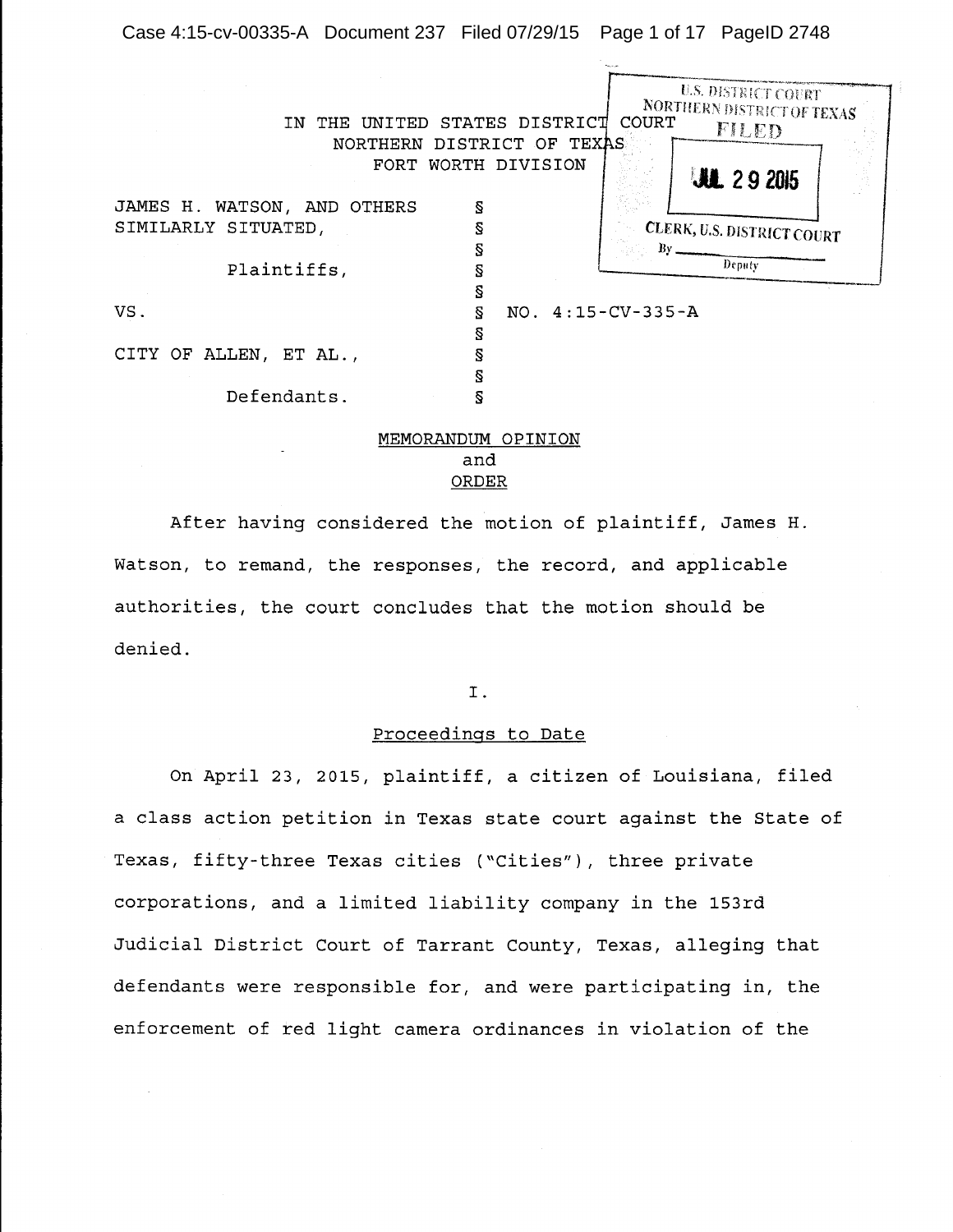Texas Constitution. Doc. 1, App. at  $15.^1$  Specifically, plaintiff alleged that the Texas Legislature had enacted provisions of chapter 707 of the Texas Transportation Code and section 29.003(g) of the Texas Government Code that were in violation of the Texas Constitution, that the State of Texas had "fleeced the registered owners of vehicles" of an amount in excess of \$128 million dollars with regard to red light camera citations, and that Cities had enacted ordinances, as authorized by the State of Texas, governing red light cameras, which violated the rights of plaintiff and others like him under the Texas Constitution.

Plaintiff asserted causes of action for reimbursement of funds paid for red light camera violations, for violation of the Racketeer Influenced and Corrupt Organizations Act, 18 U.S.C. §§ 1961-68, ("RICO"), for common law misrepresentation, and for violation of the Texas Deceptive Trade Practices-Consumer Protection Act, Tex. Bus. & Com. Code §§ 17.41-.63, ("DTPA"). In addition, the petition included class action allegations.

On April 28, 2015, plaintiff filed his first amended petition in state court asserting essentially the same claims he had made in his original petition. Id. at 86. The action was

<sup>1</sup>The "Doc.  $\blacksquare$ " references are to the numbers assigned on the clerk's docket to the referenced items.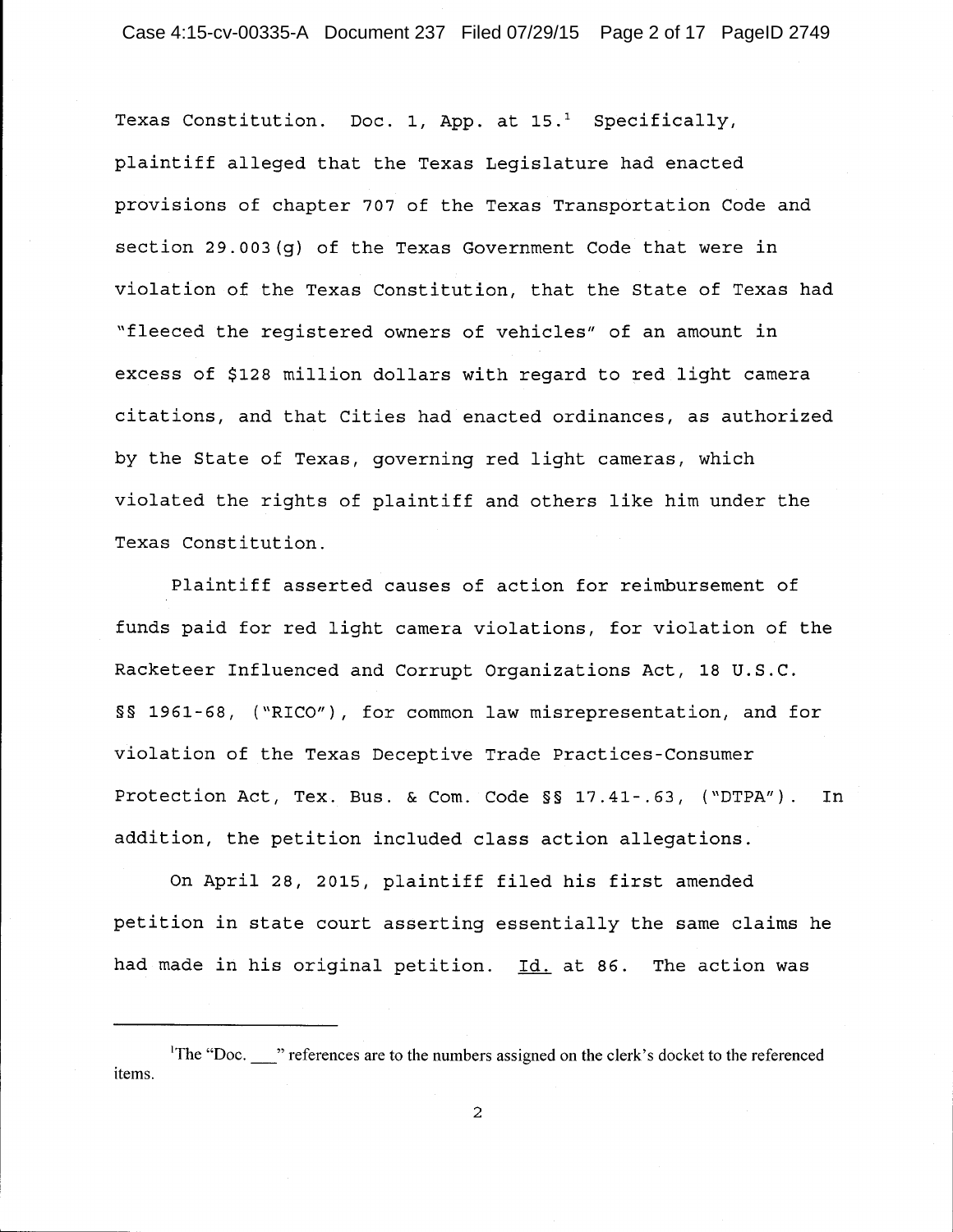brought before this court by notice of removal filed May 5, 2015. Doc. 1. There followed entries of appearance by counsel for the defendants, certificates of interested parties, and motions by various defendants for extensions of time in which to appear and answer or otherwise respond to the first amended petition and for leave to appear without local counsel. Docs. 5, 6, 9-11, 33-38, 81, 86, 88-93, 102, 104, 105, 112, 114, 116, 121-123, 132. Those motions were unopposed by plaintiff. Generally, the court granted the requested extensions of time, but denied leave to appear without local counsel. Significant court time was devoted to rulings on those preliminary motions.

On May 27, 2015, defendant Xerox State & Local Solutions, Inc. f/k/a ACS State & Local Solutions, Inc. ("Xerox"), filed its motion to dismiss asserting that plaintiff lacked standing to sue Xerox inasmuch as plaintiff's claims arose out of a red light camera ticket he received while driving in the City of Southlake, whose red light camera program is administered by defendant Redflex Traffic Systems, Inc., and he suffered no injury at the hands of Xerox. Doc. 88. City of Garland filed its motion to dismiss on May 29, 2015. Doc. 101. On June 10, 2015, defendants American Traffic Solutions, Inc. and American Traffic Solutions,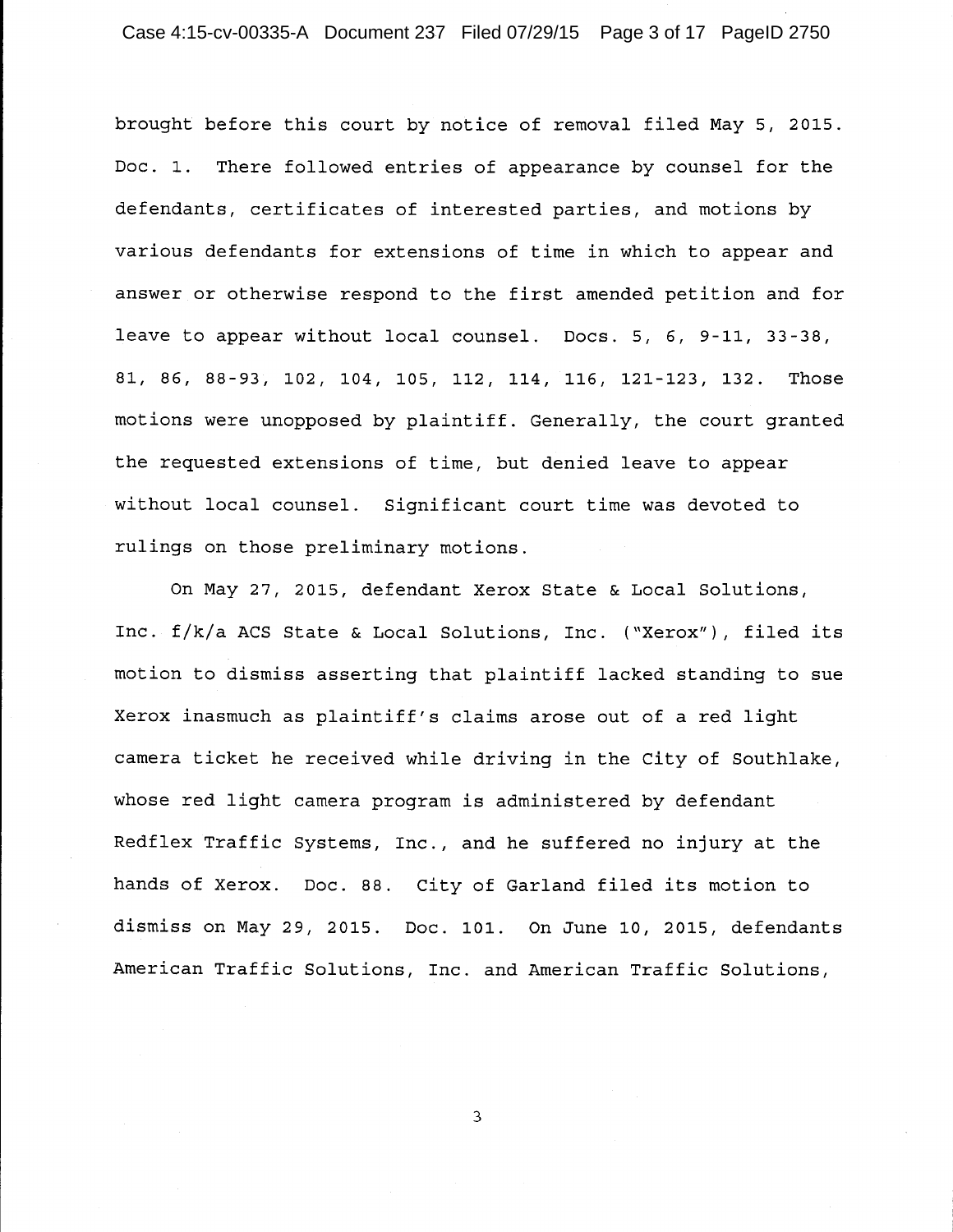L.L.C. (collectively, "ATS"), filed their motion to dismiss.<sup>2</sup> Doc. 128.

On June 15, 2015, plaintiff filed, without leave of court, his second amended complaint by which he abandoned his RICO causes of action. Doc. 134. The next day, he filed his response to Xerox's motion to dismiss, vigorously contesting the motion on the merits but making no argument that the court should not exercise its jurisdiction over this action. Doc. 137. On that same day, twenty-four Cities collectively filed their motion to dismiss. Doc. 138. They had filed their motion, and served a copy on counsel for plaintiff, on June 12, 2015, but the filing made on that date was stricken from the record because of a procedural defect. Doc. 129-33.

On June 22, 2015, defendant City of Fort Worth filed its motion to dismiss. Doc. 146.

On June 26, 2015, more than thirty days after removal of this action and after twenty-eight defendants had filed motions to dismiss, plaintiff filed a motion to remand. Doc. 149. Defendants had twenty-one days within which to respond. Rule LR 7.1(e) of the Local Civil Rules of this court.

<sup>&</sup>lt;sup>2</sup>ATS, concerned that its first motion might have been moot, filed a second motion to dismiss on June 25, 2015, in response to plaintiff's second amended complaint. Doc. 147.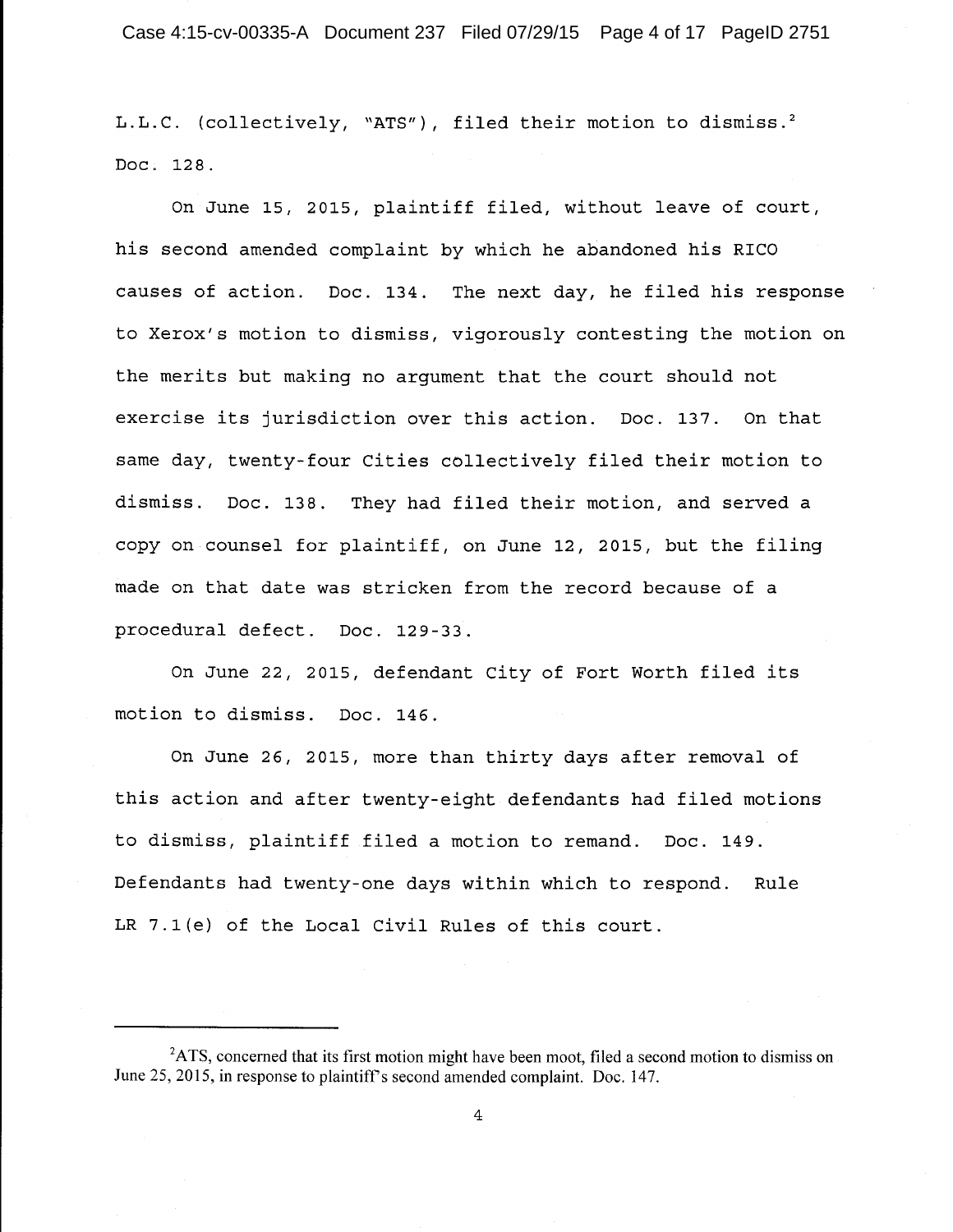By order signed July 6, 2015, the court granted the motion of defendant Xerox to dismiss for lack of standing, and gave notice that it had tentatively concluded that plaintiff's claims against other the defendants who had caused him no injury should likewise be dismissed. Doc. 164 at 6-7. The court gave plaintiff an opportunity to respond to the proposed dismissal of claims against parties who may not have filed their own motions to dismiss for lack of standing.<sup>3</sup> Id. at 7. Plaintiff has now filed his response and a supplemental response. Docs. 185, 199. In the interim, on July 9, 2015, the court granted the motions to dismiss of twenty-four other defendants that were then pending and ripe for ruling. Final judgment was entered as to each dismissed defendant. Docs. 165, 177. Plaintiff filed motions to alter or amend those judgments. Docs. 182, 186. Numerous other defendants have filed their motions to dismiss. Docs. 172, 179, 181, 188, 190, 193, 195, 196, 204, 207, 211, 215, 217 many of which allege lack of standing as a ground for dismissal.

Twenty-eight defendants have filed responses in opposition to plaintiff's motion to remand. Doc. 208, 220, 222.

On the date of the signing of this memorandum opinion and order, the court issued an order titled "Order Re Motions to

 $3$ The order did not provide an extension of time for plaintiff to respond to motions that were already pending.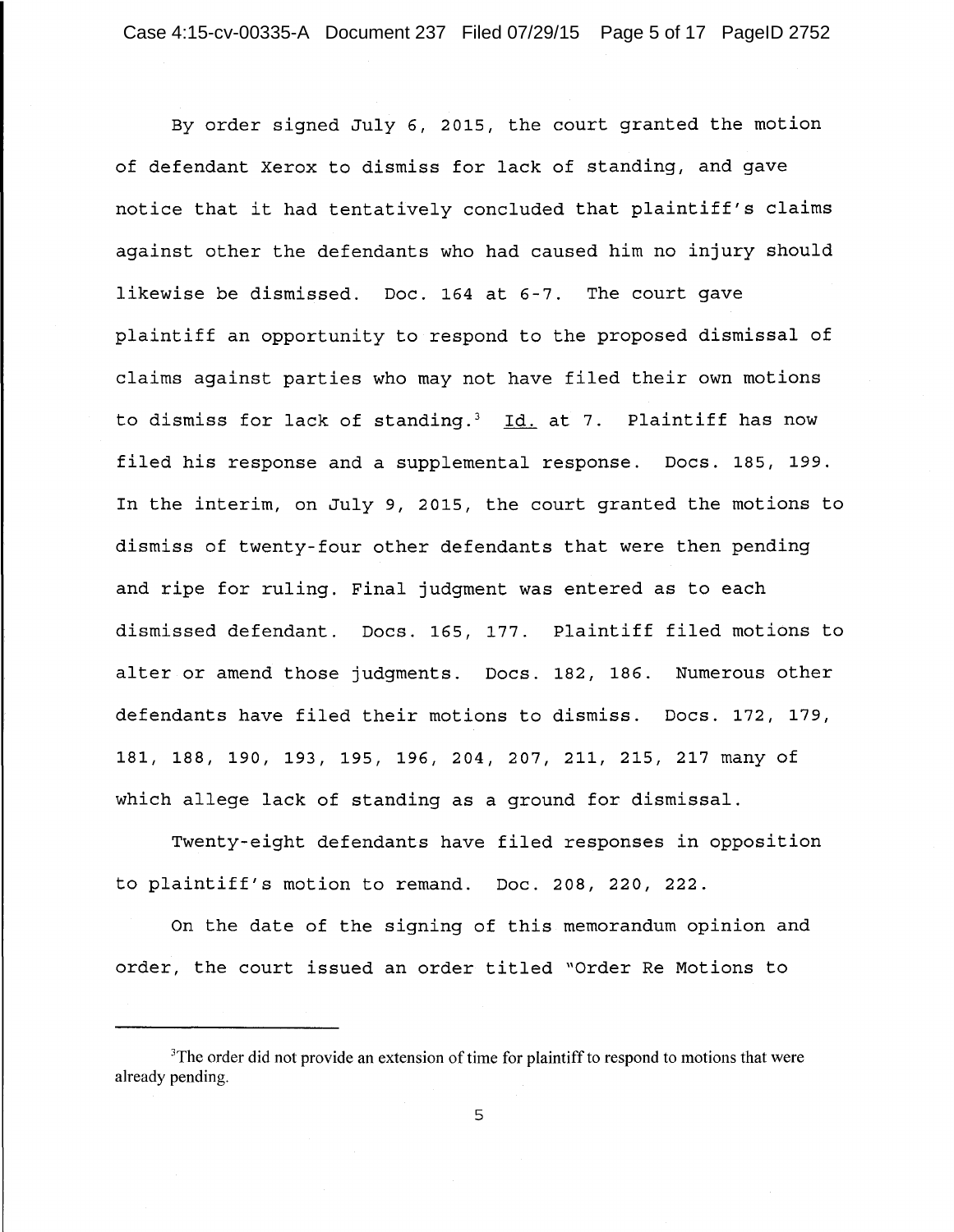Alter or Amend Judgment" by which the court set aside its July 6, 2015 and July 9, 2015 final judgments as to certain defendants; and, the court issued a replacement final judgment as to certain defendants and issued an amendatory order clarifying and replacing the orders of dismissal the court signed July 6, 2015 and July 9, 2015.

#### II.

### Grounds of the Motion

Plaintiff contends that the court must remand, notwithstanding the discretionary language contained in 28 U.S.C. § 1367, now that he has abandoned his RICO claims, and that the local controversy, home state, and/or discretionary exceptions to the Class Action Fairness Act, codified at 28 U.S.C. §§ 1332(d) and 1453, ("CAFA") apply. See 28 U.S.C. §§ 1332(d)(3) and (4).

#### III.

#### Analysis

The parties do not dispute that the court had subject matter jurisdiction over all pleaded claims when this action was removed from state court. The court had federal question subject matter jurisdiction under 28 U.S.C. § 1331 because of the RICO claims, and had supplemental jurisdiction over the state law claims pursuant to 28 U.S.C. § 1367. And, the court had subject matter jurisdiction pursuant to 28 u.s.c. § 1332 (d) (2). Section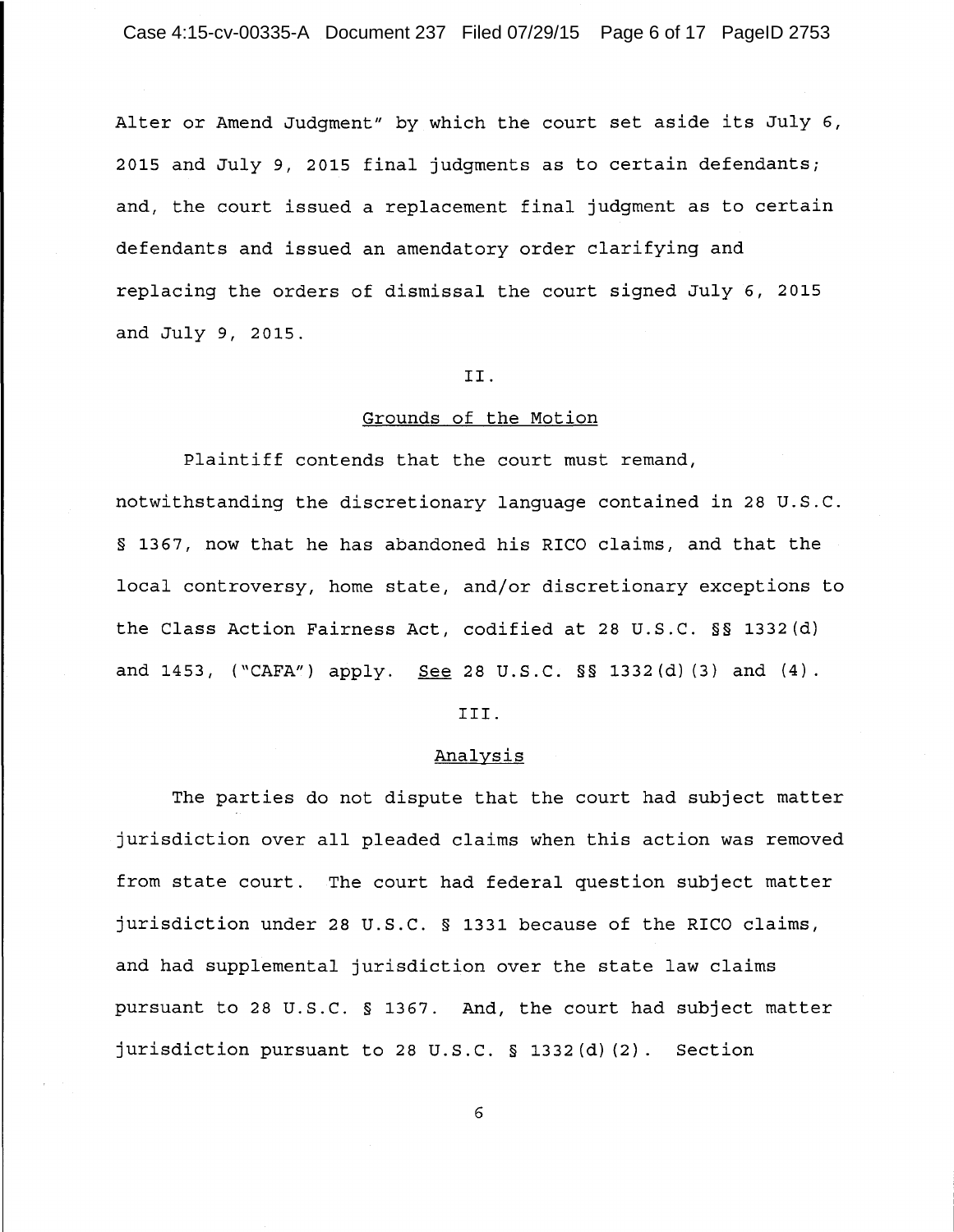1332(d) (3) of Title 28 provides for discretionary declination to exercise  $\S$  1332(d)(2) jurisdiction if certain facts exist, and § 1332(d) (4) provides for a mandatory declination to exercise § 1332(d) (2) jurisdiction if certain facts exist. In either event, the court starts with  $\S$  1332(d)(2) jurisdiction if the  $\S$  1332(d)(2) facts exist, as they do in this action.

## A. Supplemental Jurisdiction

Moreover, even if CAFA jurisdiction were to be ignored, supplemental jurisdiction still exists over all the claims asserted in this action by reason 28 U.S.C. § 1367. The court has exercised its discretion not to remand, and to decide on the merits the claims asserted by plaintiff against those defendants he lacks standing to sue.

Plaintiff argues that remand is required by reason of principles stated in Enochs v. Lampasas County, 641 F.3d 155, 158-63 (5th Cir. 2011). That argument assumes incorrectly that Enochs has the effect of denying the court the discretion to retain jurisdiction over the state law claims once the federal law RICO claims were abandoned by plaintiff.

The fact that plaintiff amended his complaint to omit the RICO claims does not deprive the court of jurisdiction over the remaining claims. That this is so was made quite clear by the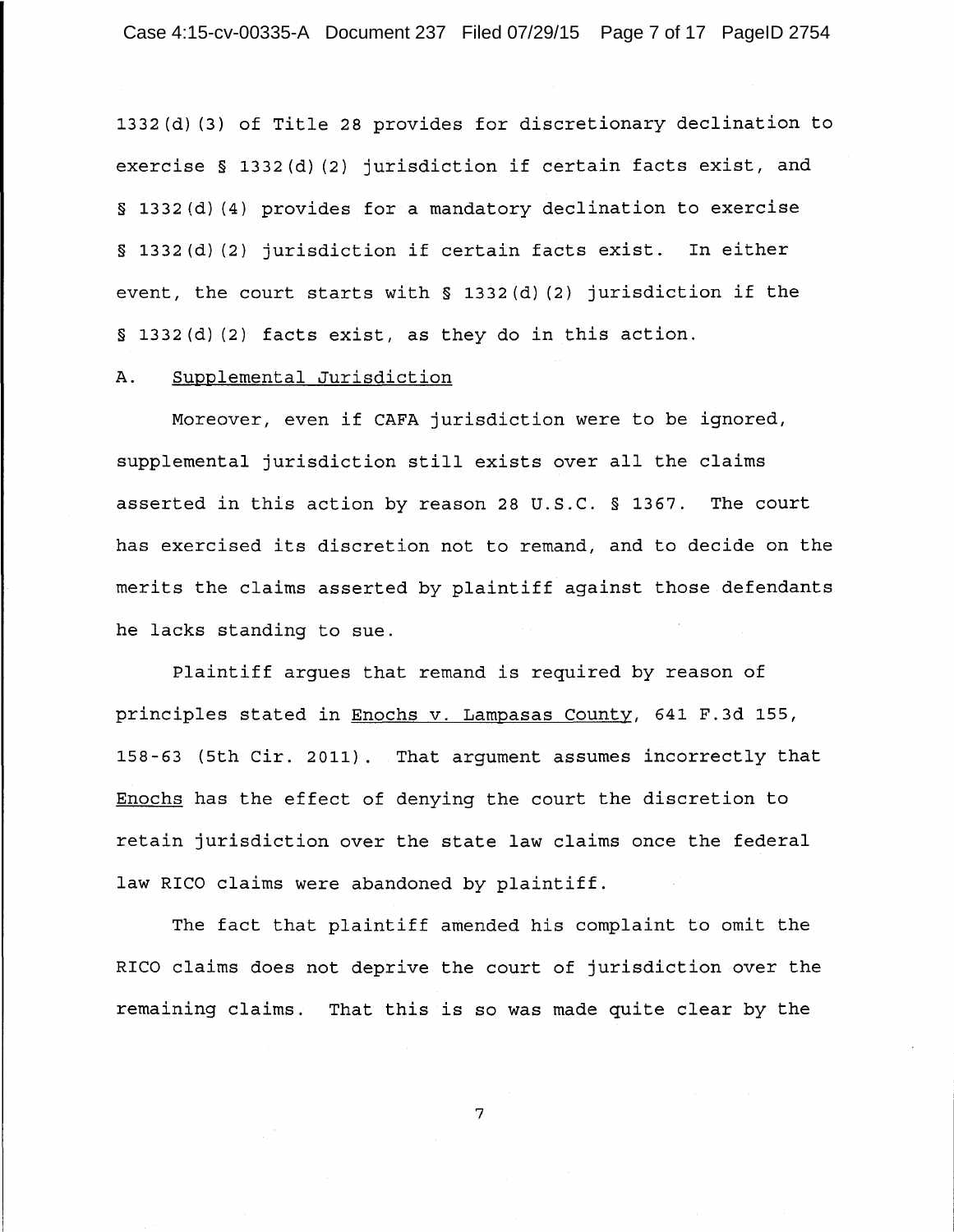Case 4:15-cv-00335-A Document 237 Filed 07/29/15 Page 8 of 17 PageID 2755

recent opinion of the Fifth Circuit in Spear Marketing, Inc. v. Bancorpsouth Bank in which the Fifth Circuit explained:

"[J]urisdictional facts are determined at the time of removal, and consequently post-removal events do not affect that properly established jurisdiction." It is this court's established precedent that once a case is properly removed, the district court retains jurisdiction even if the federal claims are later dropped or dismissed.

\* \* \* \* \*

We have stated on several occasions that a post-removal amendment to a petition that deletes all federal claims, leaving only pendent state claims, does not divest the district court of its properly triggered<br>subject matter jurisdiction. In a jurisdictional subject matter jurisdiction. inquiry, we look at the complaint as it existed at the time the petition for removal was filed, regardless of any subsequent amendments to the complaint.

No. 14-10753, 2015 WL 3972246, at \*3 (5th Cir. June 30, 2015) (footnotes omitted). See also Mendoza v. Murphy, 532 F.3d 342, 346-47 (5th Cir. 2008); Doddy v. Oxy USA, Inc., 101 F.3d 448, 456 (5th Cir. 1996). Thus, plaintiff is wrong to say that because of the lack of a federal question, the court has lost supplemental jurisdiction. <sup>4</sup>

The principles expressed in Enochs support the court's decision to continue to exercise its supplemental jurisdiction. Enochs directs that in deciding whether to remand once the

<sup>&</sup>lt;sup>4</sup> And, of course, omission of the RICO claim does not affect the court's independent CAFA jurisdiction.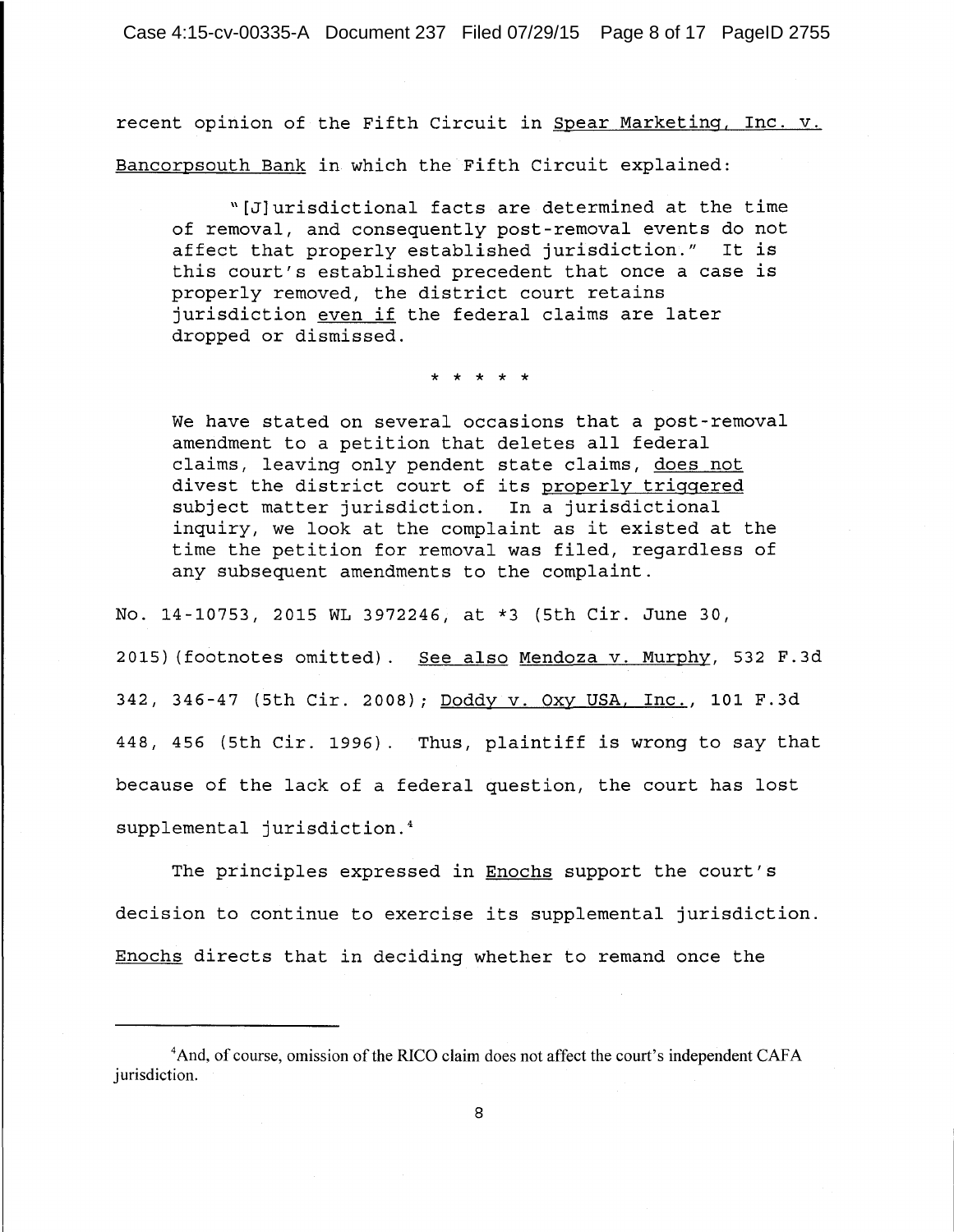federal claim is abandoned, the court consider both the statutory factors set forth in 28 U.S.C. § 1367(c), and the common law factors of judicial economy, convenience, fairness, and comity. 641 F.3d at 159. And, it instructs that the court is to guard against improper forum manipulation. Id.

The statutory factors are: (1) whether the state law claims raise novel or complex issues of state law; (2) whether the state claims substantially predominate over the federal claims; (3) whether the federal claims have been dismissed; and (4) whether there are exceptional circumstances or other compelling reasons for declining jurisdiction. 28 u.s.c. § 1367(c). The overall balance of these factors is important. Enochs, 641 F.3d at 159.

Here, unlike in Enochs, the statutory factors do not "certainly favor remand." 641 F.3d at 159. Although plaintiff would have the court believe that his claims are novel and unique, raising complex issues of state law, the issue that led to the dismissals for lack of standing is not. While the parties and the court devoted significant resources to the presentation of and resolution of the motions to dismiss, in the final analysis the issue that the dismissals turned on was a relatively uncomplicated issue as to whether plaintiff had standing to sue Cities and private entities who had done nothing to harm him. Thus, the "novel or complex issue of State law" factor favors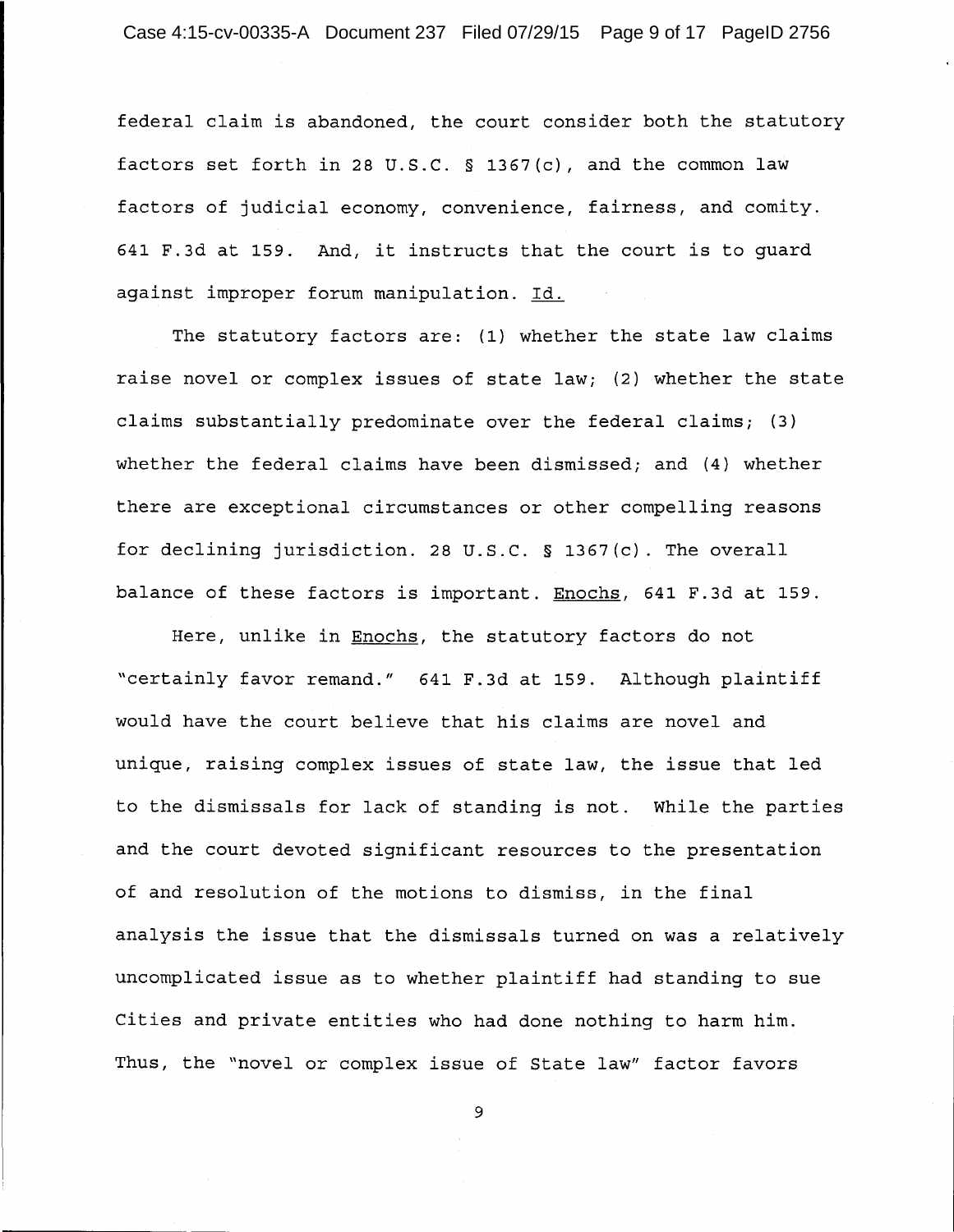retention of supplemental jurisdiction as to the claims against all those defendants who had entitlement to dismissal because of lack of standing.

The second § 1367(c) factor does not appear to weigh one way or the other. As pleaded in state court, the RICO claims appear to have had equal status with the state law claims. While the court generally is putting CAFA jurisdiction out of consideration in the discussion under this heading, the court notes that the third factor favors retention of jurisdiction over all claims inasmuch as the court has not dismissed all claims over which it has original jurisdiction, i.e., CAFA jurisdiction.

The fourth § 1367 factor weighs in favor of retaining jurisdiction because there are no exceptional circumstances here that provide compelling reasons for declining jurisdiction. To the contrary, there are exceptional circumstances for retaining supplemental jurisdiction, at least as to those claims that are meritless by reason of lack of standing. Sending those claims back to state court would serve unnecessarily to multiply the time and expense incurred by fifty-two Texas municipalities if they were to be required upon a return to state court to again go through the procedures they already have gone through in federal court to persuade the court that the state law claims against them should be dismissed. The waste of taxpayer-generated funds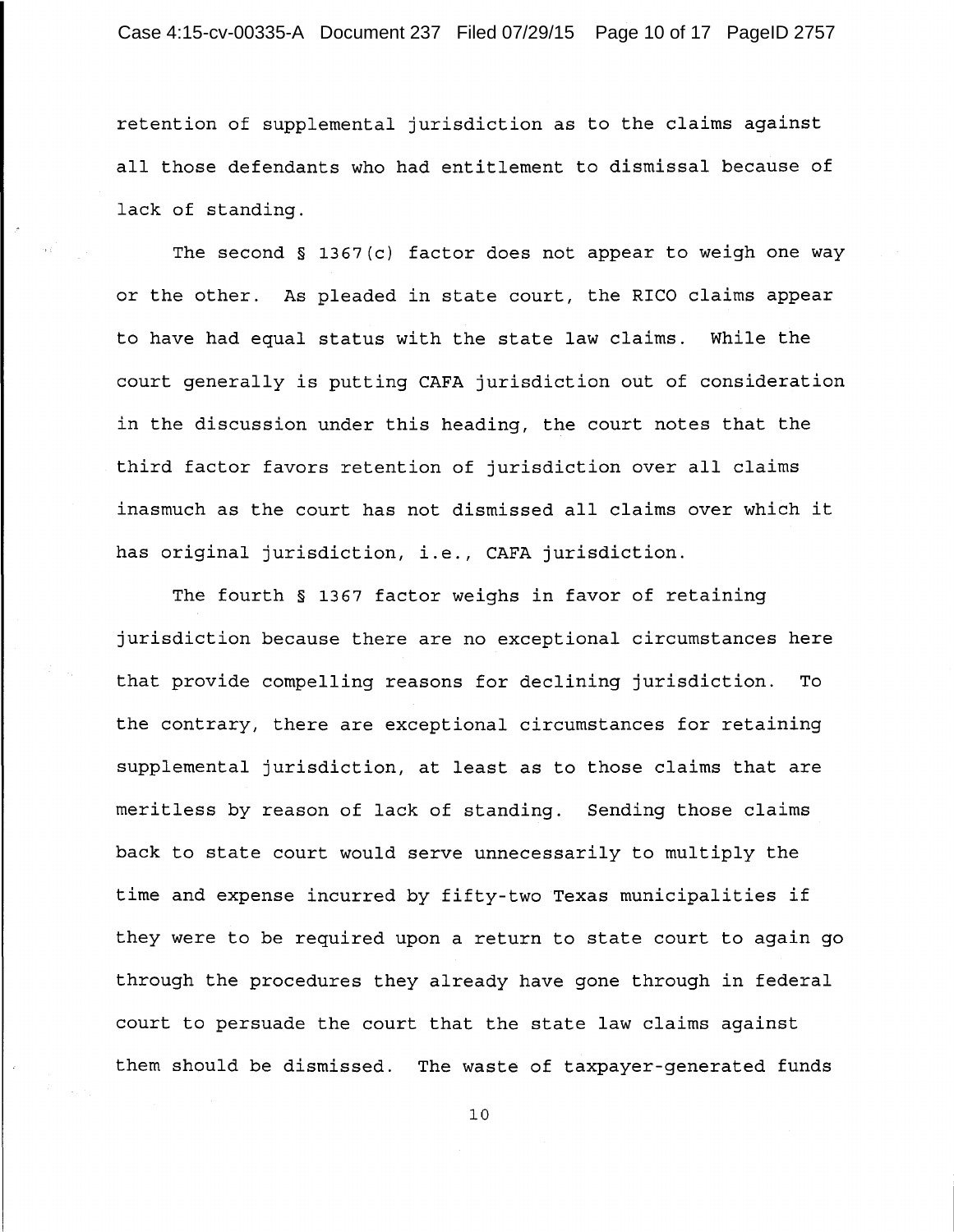that would result from such an outcome is an exceptional circumstance as to why this court has properly maintained, and should maintain, supplemental jurisdiction for resolution of those claims. On the other hand, there is no compelling reason why this court should not exercise its supplemental jurisdiction to accomplish dismissal of those claims. Thus, on balance, the statutory factors weigh in favor of exercising jurisdiction.

The court also has considered the common law factors as set forth in Carnegie-Mellon Univ. v. Cohill, 484 U.S. 343 (1988). Enochs, 641 F.3d at 159. In analyzing the first factor, judicial economy, the Fifth Circuit directs the court to consider the amount of litigant and judicial resources already devoted to the consideration of the Texas state law claims. Here, the court has devoted time to researching and ruling on motions to dismiss filed by a number of the defendants and in reaching the decision that the claims against most of the defendants should be dismissed. The court is satisfied that it has substantial familiarity with the laws at issue such that judicial economy did not require remand of the claims the court has dismissed and those the court has concluded must be dismissed. Moreover, there is no question but that if the action is remanded, plaintiff will attempt to retry the issues this court has already decided, thus causing an unnecessary duplication of effort by the state court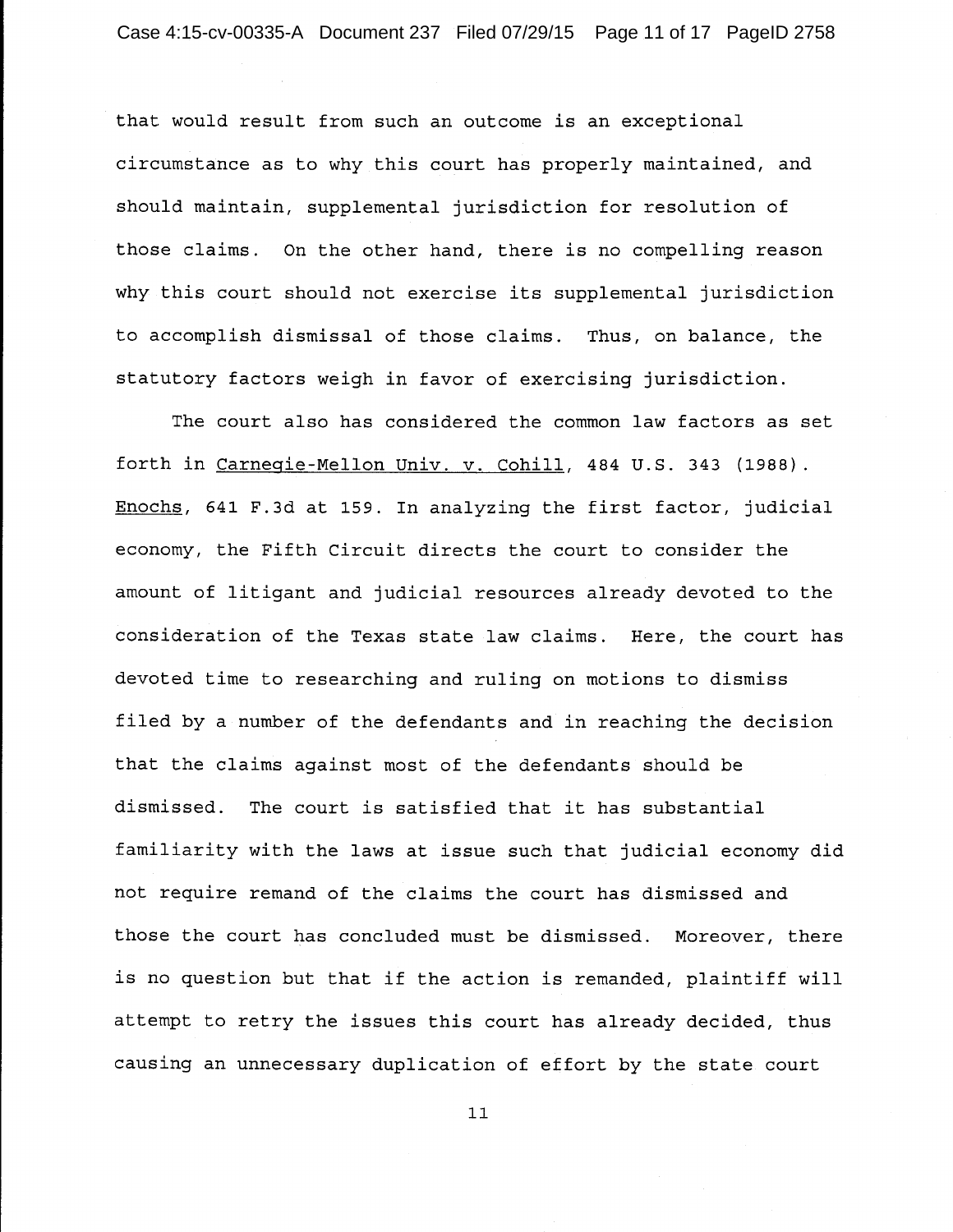and the parties. Further proceedings as to those issues in state court would cause redundancy and waste of scarce judicial resources. See Mendoza, 532 F.3d at 347.

The factor of convenience likewise does not weigh in favor of remand. The federal courthouse in Fort Worth is just a few blocks down the street from the state courthouse from which this case was removed. Resolving the state law issues in the federal courthouse is just as convenient for the litigants as a resolution in the state courthouse would be. Moreover, as to the fairness issue, it would be grossly unfair to the defendants who have been granted judgment in their favor and the other defendants who have entitlement to judgment on the same ground to have to return to state court and fight the same battles again. Plaintiff has already had a fair opportunity to make his case for standing to sue the various defendants. Fairness does not require that he be granted another chance. And, comity does not override any of the other factors, all of which point to exercise of jurisdiction.

Lastly, the Supreme Court and Fifth Circuit have directed the court to consider whether the plaintiff has engaged in manipulative tactics in pursuing remand. See Carnegie-Mellon,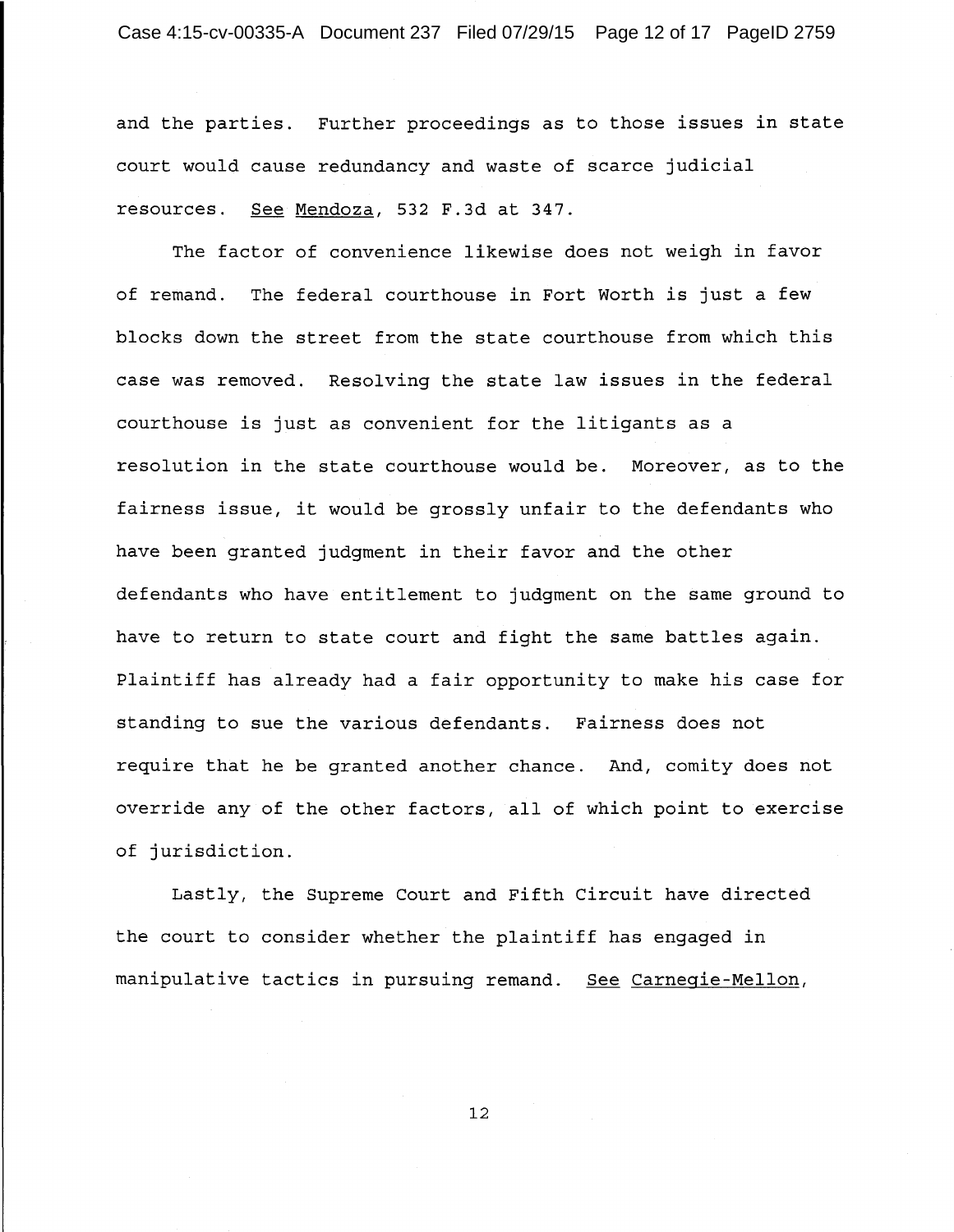Case 4:15-cv-00335-A Document 237 Filed 07/29/15 Page 13 of 17 PageID 2760

484 U.S. at 357; Brown v. Southwestern Bell Tel. Co., 901 F.2d 1250, 1255 (5th Cir. 1990).<sup>5</sup> Such appears to be the case here. Plaintiff's counsel indicates he was very familiar with CAFA and all of its provisions. Plaintiff, through his counsel, undoubtedly knew when he filed this action in state court by a pleading that included RICO claims that there was a significant probability that one or more of the many defendants would remove the case to this court based on federal court jurisdiction; and, he undoubtedly had the same awareness as to the prospect of removal to federal court because of his class-action allegations. By pleading in state court claims that almost certainly would be removed to federal court, plaintiff not only engaged in a judgeselection process but also a process by which he might test the water in both courts.

Once the case was removed, plaintiff, through counsel, willingly participated in the processing of his case in this court without raising a claim that the case should be remanded to state court until after this court and the defendants had devoted significant time and energy to the case and he had seen multiple

Brown, 901 F.2d at 1255 (internal quotation marks omitted).

<sup>&</sup>lt;sup>5</sup>Brown, in reliance on principles expressed by the Supreme Court in Carnegie-Mellon, cautioned:

<sup>[</sup>C]ourts should consider whether the plaintiff has attempted to manipulate the forum in which his case will be heard simply by deleting all federal-law claims from the complaint and requesting that the district court remand the case, and should guard against such manipulation by denying motions to remand where appropriate.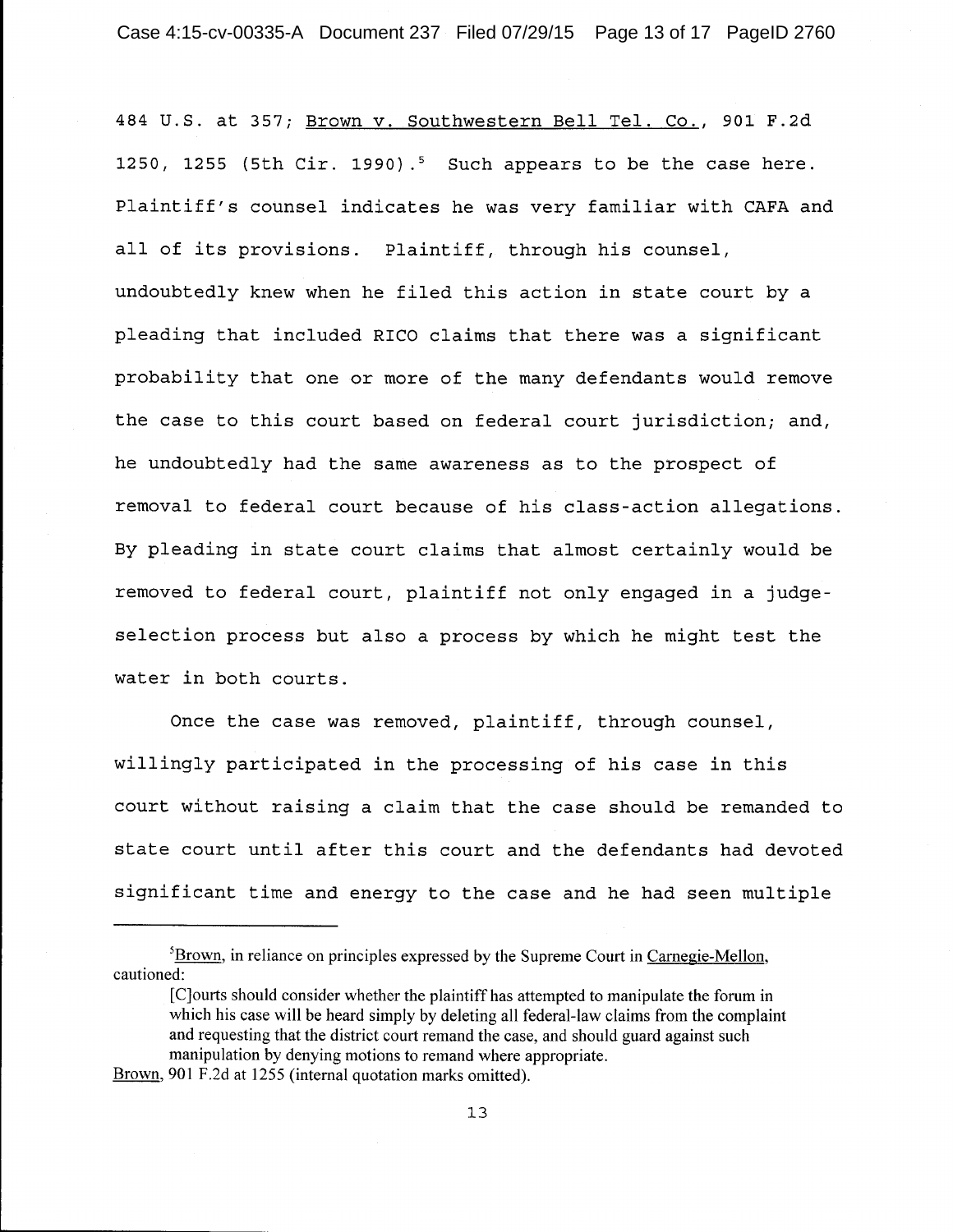motions to dismiss for lack of standing, which he must have assumed that this court would grant. Not until then, fifty-two days after the case had been removed and plaintiff had tested the water in federal court, did plaintiff take steps to attempt to cause the case to be remanded.

Rather than immediately upon removal of the case to this court dropping the RICO claims and filing his motion to remand, plaintiff waited until motions to dismiss had been filed. And, when he saw those motions, he knew that lack of standing was a real problem for him. Even though the outcome of the motions would have been the same, plaintiff seems to have thought that he had a better chance of persuading a state court judge to allow him to continue to assert all of his claims. Plaintiff filed his second amended complaint and waited ten days before filing his motion to remand, perhaps having considered the dissenting opinion in Enochs. 641 F.3d at 167 ("simultaneous motions to dismiss and to remand could have been seen as a clear attempt to get [the] case sent back to state court").

# B. CAFA Provides An Independent Basis for Jurisdiction

Having made his argument that "pendent or supplemental jurisdiction would not provide the basis for jurisdiction over the remaining state law claims in this matter," plaintiff turns to the argument that CAFA would not provide a basis for the court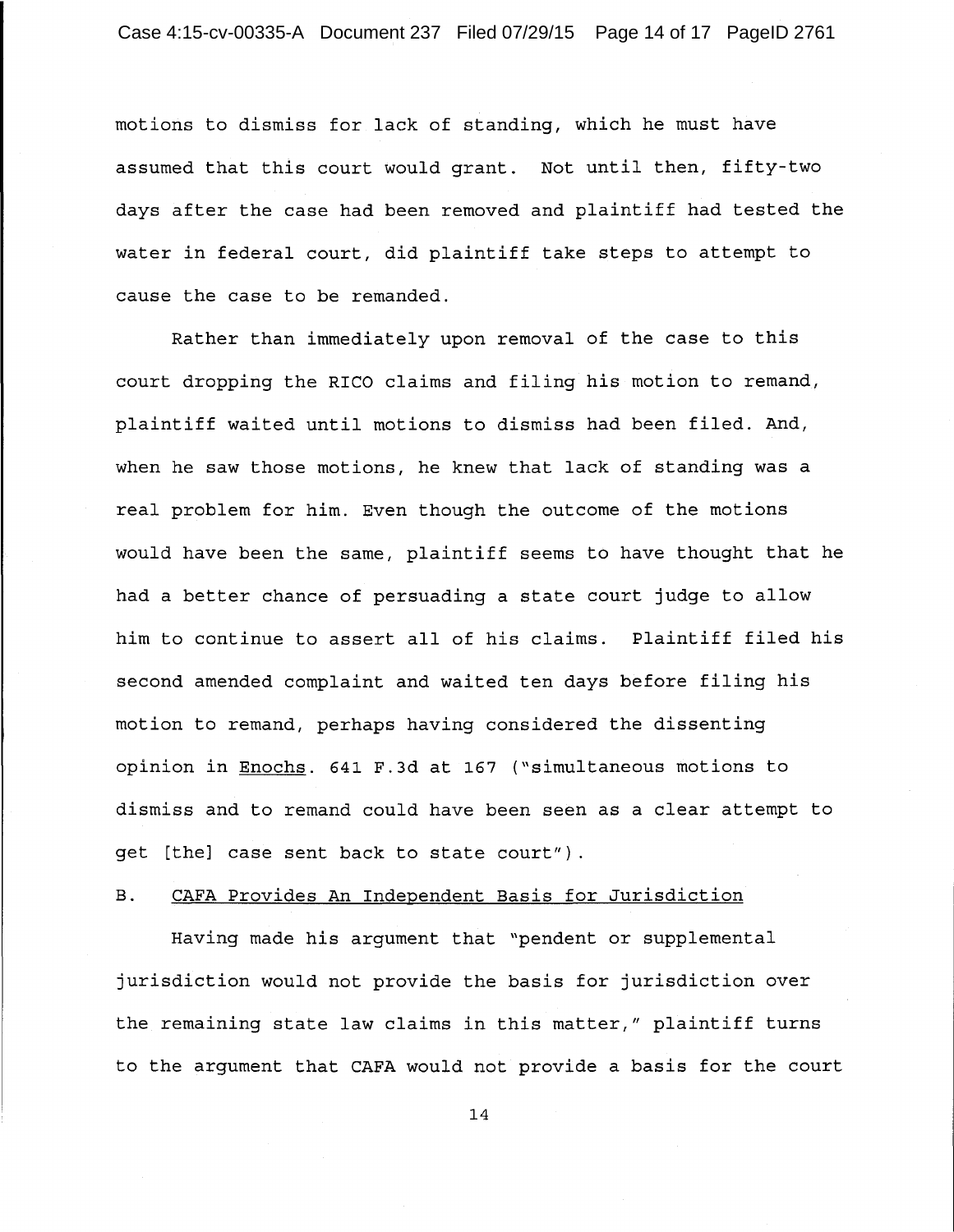Case 4:15-cv-00335-A Document 237 Filed 07/29/15 Page 15 of 17 PageID 2762

to retain jurisdiction. Doc. 150 at 11. This argument, too, is without merit.

Generally speaking, CAFA gives district courts original jurisdiction of class actions in which the matter in controversy exceeds the sum or value of \$5,000,000, exclusive of interest and costs, and any member of the class of plaintiffs is a citizen of a State different from any defendant. 28 U.S.C. § 1332(d)(2). These requirements exist here. And, removal was proper under 28 u.s.c. § 1453(b).

Pursuant to 28 U.S.C. § 1447(c), a motion to remand a case on the basis of any defect "other than lack of subject-matter jurisdiction" must be made within thirty days after the filing of the notice of removal. Of course, the motion for remand here is not for lack of subject matter jurisdiction, but rather on the basis that the court should decline to exercise its jurisdiction because certain conditions exist. Even if this did not fit the category of "defect," the time for filing such a motion is not unlimited. Rather, the motion would have to be filed within a reasonable amount of time, which may be significantly shorter in situations where remand is generally apparent from the time of removal. Graphic Communications Local 1B v. CVS Caremark Corp., 636 F.3d 971, 974-76 (8th Cir. 2011). See also Gold v. New York Life Ins. Co., 730 F.3d 137, 142 (2d Cir. 2013). The filing of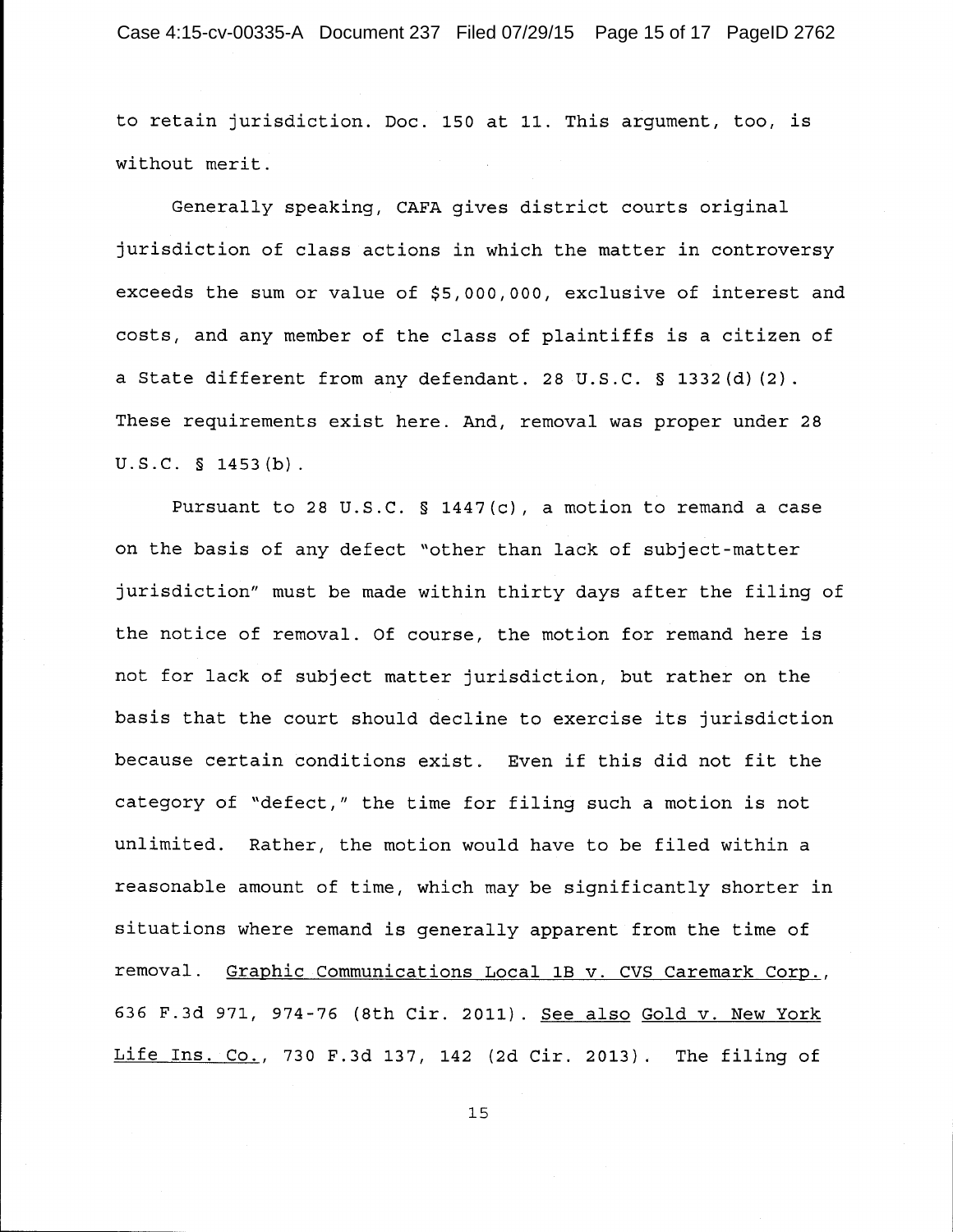the motion to remand fifty-two days after the notice of removal, after the court and the defendants had engaged in significant preliminary case activity, and after defendants had devoted the time and energy to the preparation and filing of meritorious motions to dismiss was not reasonable. See Gold, 730 F.3d at 142 (a motion for remand in a case like this should be filed "at the earliest practicable time").

Even if the motion to remand had been timely filed, the court need not reach the matter of whether plaintiff has met his burden of showing that the court should abstain from exercising CAFA jurisdiction based any exceptions. Frazier v. Pioneer Americas, L.L.C., 455 F.3d 542, 546 (5th Cir. 2006) (burden on plaintiff to show applicability of CAFA exceptions) . The court is satisfied that it may exercise supplemental jurisdiction for all of the reasons discussed in the preceding section of this opinion. Further discussion of CAFA would serve no purpose.

### C. Conclusion

For the reasons stated above, the court has concluded that plaintiff's motion to remand should be denied. The court is firmly convinced that it is correct in retaining its jurisdiction for the resolution of the claims against those defendants who are entitled to have the claims against them dismissed because of plaintiff's lack of standing to assert them. As to the remaining